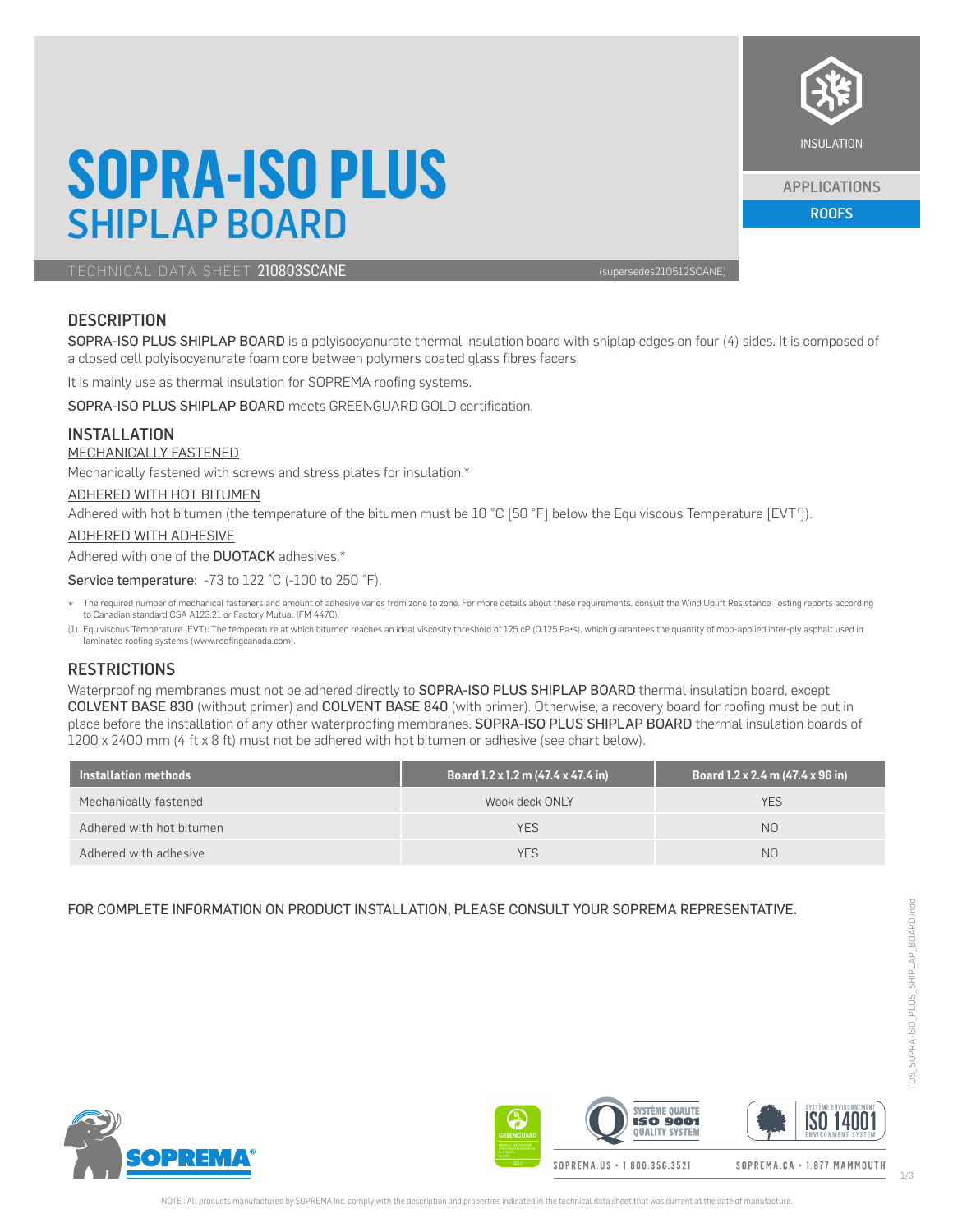

#### APPLICATIONS

ROOFS

### **SOPRA-ISO PLUS** SHIPLAP BOARD

TECHNICAL DATA SHEET 210803SCANE (Supersedes210512SCANE)

### PACKAGING

| <b>Specifications</b>    | SOPRA-ISO PLUS SHIPLAP BOARD                                                    |
|--------------------------|---------------------------------------------------------------------------------|
| Thickness                | 88.9 to 152.4 mm (3.5 to 6 in)*                                                 |
| Dimensions of the boards | $1.2 \times 1.2$ m (47.4 x 47.4 in)<br>$1.2 \times 2.4$ m (47.4 $\times$ 96 in) |
| Shiplap dimensions       | 15 mm<br>$\frac{19}{32}$ in )                                                   |
| Surface                  | Inlymers coated glass fibres facers                                             |
| Underface                | Inlymers coated glass fibres facers                                             |
| (All values are nominal) |                                                                                 |

(All values are nominal) \* Others thicknesses available uinn request.

### **PROPERTIES**

SOPRA-ISO PLUS SHIPLAP BOARD thermal insulation meets the physical property requirements of ASTM C 1289, Type II, Class 1, Grade 2 (20 psi) or Grade 3 (25 psi) and CAN/ULC S704 Type II (20 psi) and Type III (25 psi).

| <b>Properties</b>                                                                       |                                                                                                                                                  | <b>Standards</b>        | <b>SOPRA-ISO PLUS SHIPLAP BOARD</b>                                                                                        |
|-----------------------------------------------------------------------------------------|--------------------------------------------------------------------------------------------------------------------------------------------------|-------------------------|----------------------------------------------------------------------------------------------------------------------------|
| Thermal Resistance (LTTR)<br>$(RSI-Value [R Value] / 25.4 mm [1 in]$<br>@24 °C [75 °F]) | 88.9 mm $(3 \frac{1}{2} \text{ in})$<br>$101.6$ mm $(4 \text{ in})$<br>114.3 mm $(4 \frac{1}{2} \text{ in})$<br>127 mm (5 in)<br>152.4 mm (6 in) | CAN/ULC S770            | $3.60$ RSI (R – 20.5)<br>4.15 RSI (R $- 23.6$ )<br>4.72 RSI $(R - 26.8)$<br>5.25 RSI $(R - 29.8)$<br>6.29 RSI $(R - 35.7)$ |
| Metal Deck Maximum Flute Spanability<br>(based on SOPRA-ISO thickness)                  | $\geq$ 25.40 mm (1.0 in) &<br>$<$ 35.56 mm (1.4 in)<br>$>$ 38.10 mm (1.5 in) &<br>$\leq$ 152.4 mm (6 in)                                         |                         | 66.70 mm (2 5/8 in)<br>111.10 mm (4 3/8 in)                                                                                |
| Compressive Strength                                                                    |                                                                                                                                                  | ASTM D1621              | 138 kPa (20 psi)<br>172 kPa (25 psi)                                                                                       |
| Density                                                                                 |                                                                                                                                                  | ASTM D1622              | 32 kg/m <sup>3</sup> (2.0 lb/ft <sup>3</sup> )                                                                             |
| Linear Dimensional Stability                                                            |                                                                                                                                                  | ASTM D2126              | < 0.5 %                                                                                                                    |
| Water Absorption                                                                        |                                                                                                                                                  | ASTM C209<br>ASTM D2842 | < 1.0 %<br>< 3.5 %                                                                                                         |
| Flame Spread*                                                                           |                                                                                                                                                  | ASTM E84                | $40 - 60$                                                                                                                  |
| Tensile Strength                                                                        |                                                                                                                                                  | <b>ASTM D1623</b>       | 35 kPa (> 730 lb/ft <sup>2</sup> )                                                                                         |

(All values are nominal)

The numerical ratings as determinated by ASTM Test Method E84 are not intended to reflect hazards presented by this or any other material under actual fire conditions.



**SYSTÈME QUALITÉ ISO 14001 ISO 9001 QUALITY SYSTEM** SOPREMA.US + 1.800.356.3521 SOPREMA.CA · 1.877.MAMMOUTH